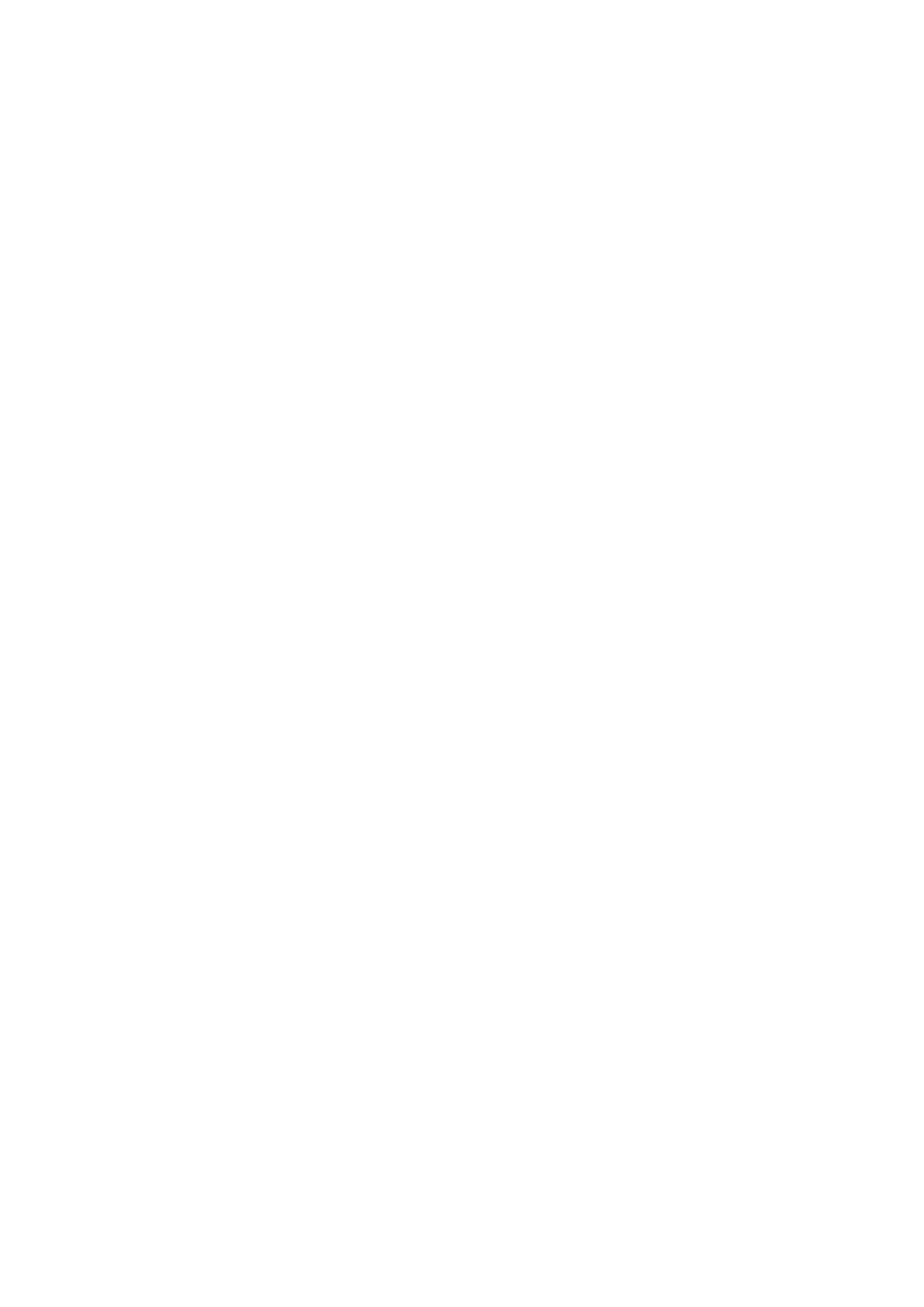#### **1 Welcome**

The Chair opened the meeting with a karakia and welcomed everyone present.

#### **2 Apologies**

There were no apologies.

#### **3 Declaration of Interest**

There were no declarations of interest.

**4 Local board feedback on the council's preliminary response to the National Policy Statement on Urban Development 2020 and the Resource Management (Enabling Housing Supply and Other Matters) Amendment Act 2021**

Resolution number MT/2022/69

MOVED by Deputy Chairperson C Makoare, seconded by Member T Woodcock:

That the Maungakiekie-Tāmaki Local Board:

- **a) note the council's preliminary response to the National Policy Statement on Urban Development 2020 and the Resource Management (Enabling Housing Supply and Other Matters) Amendment Act 2021;**
- **b) note the feedback received from Aucklanders on the council's preliminary response during the three-week public consultation in April and May 2022;**
- **c) provide the following feedback on the council's preliminary response, to be considered by the Planning Committee in preparation of the proposed intensification plan change for notification in August 2022:**
	- **i) support the proposed walkable catchment of 1200 metres from the edge of the city centre;**
	- **ii) support the proposed walkable catchment of 800 metres from the edge of the metropolitan centres;**
	- **iii) support the proposed walkable catchment of 800 metres around train or bus stations;**
	- **iv) support prioritising accessible and walkable catchments, noting that walkability is not only a function of distance but is also affected by other aspects of the street environment, such as lighting, safety, shade/shelter and footpath quality;**
	- **v) request a focus on the wider aspects of healthy streets within the walkable catchments as defined by distance;**
	- **vi) support the proposed 400 metre Terrace Housing and Apartment Buildings zones around large town centres;**
	- **vii) support the proposed 200 metre Terrace Housing and Apartment Buildings zones around small town centres or large local centres with high accessibility;**
	- **viii) note that proposed plan changes for large parts of Onehunga were not publicly consulted on due to Light Rail Corridor investigations and that communities in Onehunga may now be disengaged from this engagement**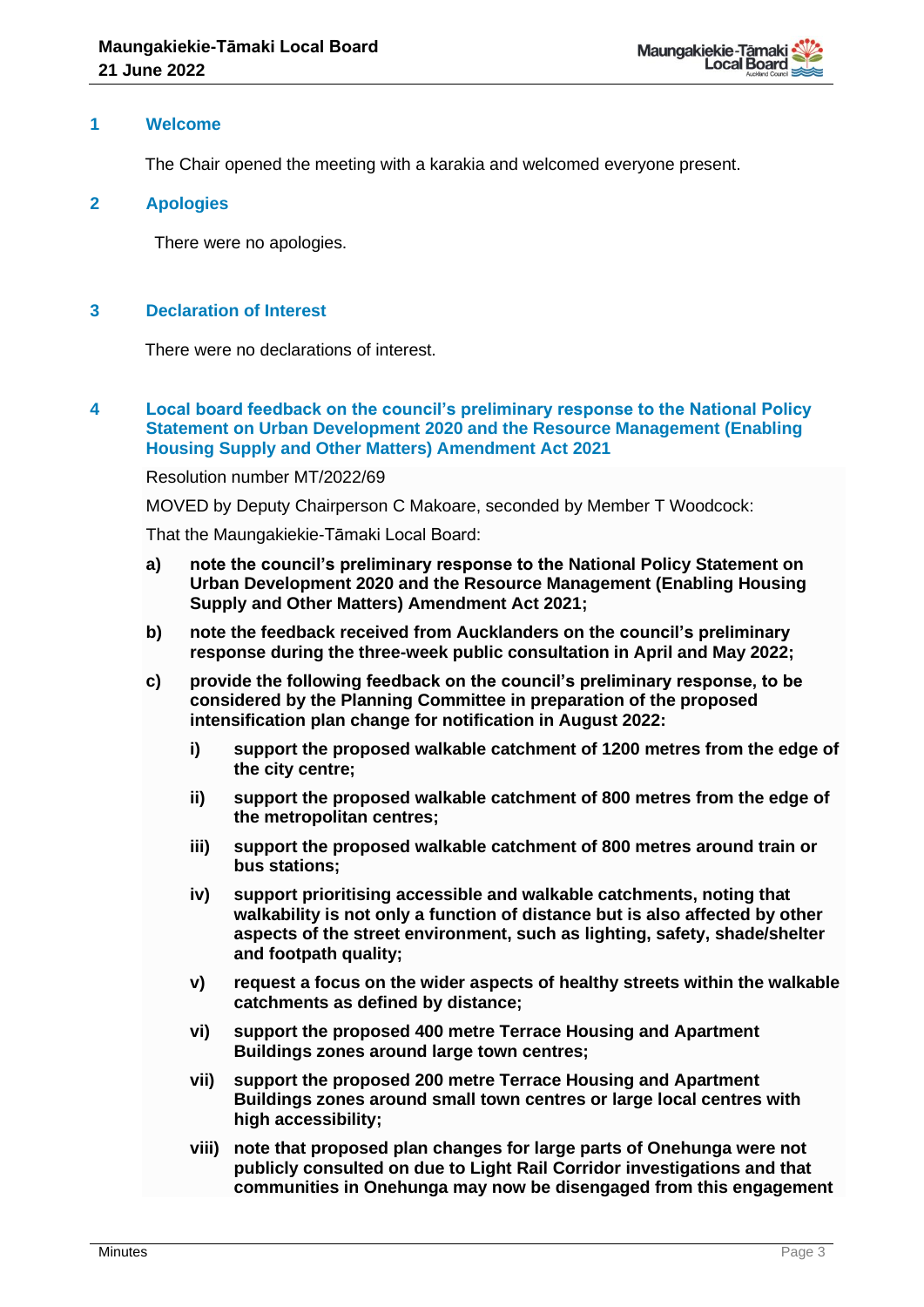

**process, not aware of potential impacts of this plan change on their neighbourhoods;**

- **ix) note that Onehunga West and Onehunga East residential Special Character Areas are of high-quality special character value with 77% and 86% of individual properties scoring either 5 or 6 respectively, and anticipate that these special character areas will be included as qualifying matters in the proposed plan change regardless of where future rapidtransit stops will be located;**
- **x) note that Onehunga business Special Character Area has been identified as a qualifying matter and anticipate this Special Character Area being retained to a full extent in the proposed plan change;**
- **xi) note that Eke Panuku's urban regeneration work in Onehunga intends to honour and highlight local heritage alongside regeneration and development of higher-intensity housing;**
- **xii) request that additional resource be allocated to plan change consultation in Onehunga and areas under the Light Rail Corridor once proposed plan changes are finalised;**
- **xiii) request that public consultation feedback from the notification period is presented to local boards with an additional opportunity for local board feedback;**
- **xiv) support the proposal to include areas in urban Auckland with long-term significant infrastructure constraints as a qualifying matter.**
- **d) delegate authority to Chair M Meredith or Deputy Chair C Makoare as an alternate to speak at the 30 June planning committee meeting.**

**CARRIED**

### **5 Adoption of the Maungakiekie-Tāmaki Local Board Agreement 2022/2023**

Resolution number MT/2022/70

MOVED by Member D Allan, seconded by Deputy Chairperson C Makoare:

That the Maungakiekie-Tāmaki Local Board:

- **a) adopt the local content for the Annual Budget, which includes the Maungakiekie-Tāmaki Local Board Agreement 2022/2023, the message from the chair, and local board advocacy (Attachment A);**
- **b) adopt a local fees and charges schedule for 2022/2023 (Attachment B);**
- **c) delegate authority to the Chair to make any final changes to the local content for the Annual Budget 2022/2023 (the Maungakiekie-Tāmaki Local Board Agreement 2022/2023, message from the chair, and local board advocacy);**
- **d) note that the resolutions of this meeting will be reported back to the Governing Body when it meets to adopt the Annual Budget 2022/2023, including each Local Board Agreement, on 29 June 2022.**

**CARRIED**